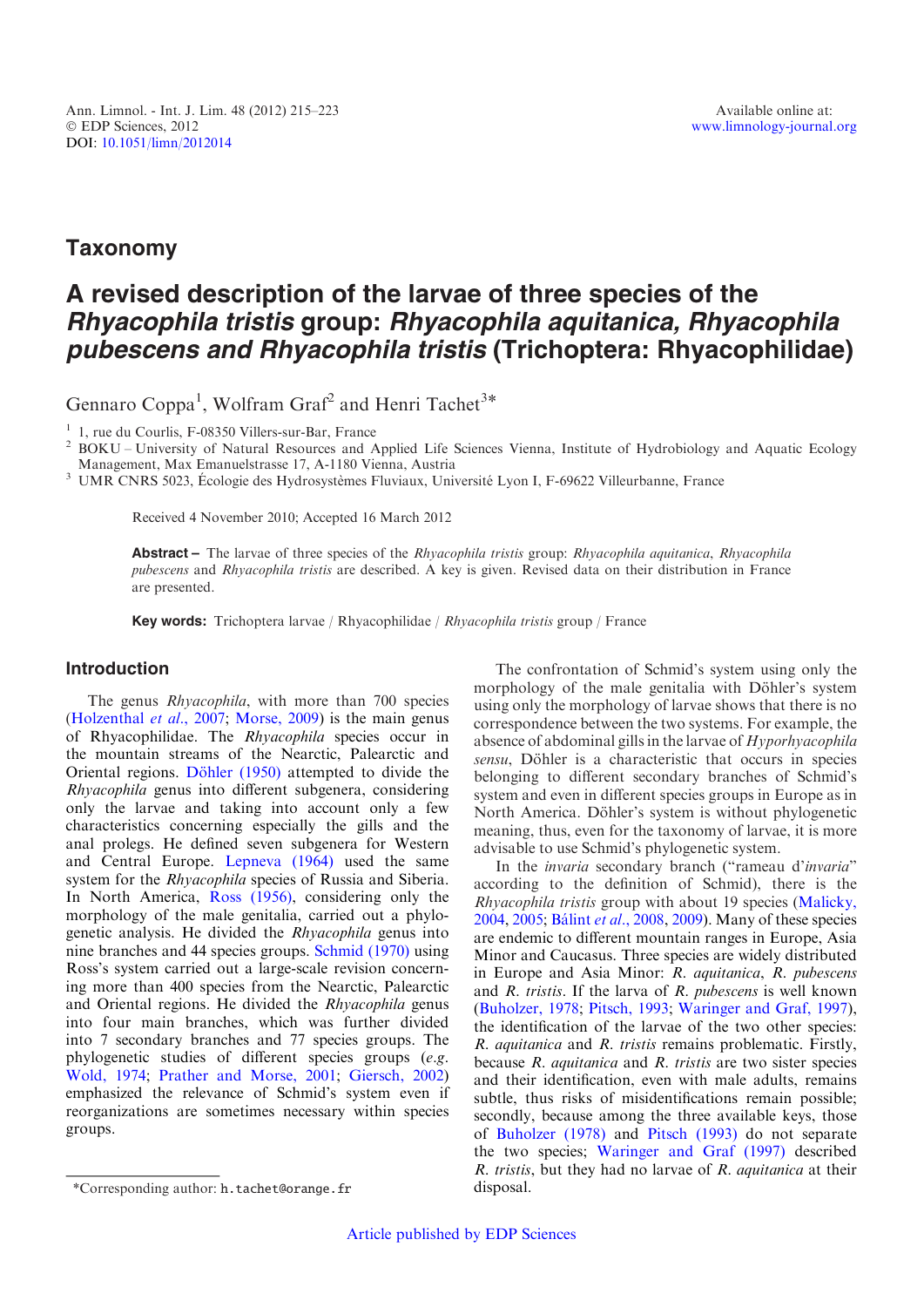<span id="page-1-0"></span>Table 1. Main characteristics of stations where larvae of Rhyacophila aquitanica, Rhyacophila pubescens and Rhyacophila tristis were collected.

| <b>Species</b> | Locality              | Department     | Date      | Stream or source         | Comments               |
|----------------|-----------------------|----------------|-----------|--------------------------|------------------------|
| R. aquitanica  | Saint-Prix            | Saône et Loire | 4/5/2007  | Stream $X^*$             | Flowing in forest      |
|                | Arleuf                | Nièvre         | 4/15/2004 | Stream $X^*$             | Flowing in meadow      |
| R. pubescens   | Omont                 | Ardennes       | 5/15/2002 | Les Aules (Stream)       | Flowing in forest      |
|                | Marignac-en-Diois     | <b>Drôme</b>   | 7/19/2004 | Perouses (Stream:Source) | Tufa                   |
|                | Hannogne-Saint-Martin | Ardennes       | 4/19/2003 | Rouge Cogneux (Stream)   | Tufa                   |
| R. tristis     | La Montagne           | Haute-Saône    | 4/4/2002  | Croslière (Stream)       |                        |
|                | Les Hautes-Rivières   | Ardennes       | 5/13/2001 | La Douve (Stream)        | Flowing over schist    |
|                | Balaives-et-Butz      | Ardennes       | 3/6/2002  | Source                   | Flowing over limestone |

Stream X\*: stream with no name.



Fig. 1. Head capsule of a larva of *Rhyacophila* sp. in dorsal and ventral view. Seta numbers are defined (on right) according to the setal nomenclature of [Nielsen \(1942\),](#page-7-0) [Williams and Wiggins \(1981\)](#page-8-0) and [Wiggins \(1996\)](#page-8-0). The sensory pit (small circles) numbers are defined (on left) according to the nomenclature of [Williams and Wiggins \(1981\).](#page-8-0)

We have sampled larvae of R. aquitanica identified without ambiguity, thus we are able to provide a description and a key for these three species of the R. tristis group and to provide revised data on their distribution in France.

## Material studied

The larvae of  $R$ . aquitanica,  $R$ . pubescens and  $R$ . tristis were collected in stations (Table 1) where the relationships between larva and adult could be defined without ambiguity.

## Characteristics used in the identification

The observations of [Buholzer \(1978\)](#page-7-0), [Pitsch \(1993\)](#page-7-0) and [Waringer and Graf \(1997\)](#page-7-0) for the European species, and also those of [Prather and Morse \(2001\)](#page-7-0) and [Giersch \(2002\)](#page-7-0) for the North American species show that the most relevant characteristics for distinguishing the different species are present on the head capsule and the anal prolegs (Figs. 1–3). The pronotum, like the thoracic legs, can also be used, but the characteristics are often redundant with those found on the head capsule and the anal prolegs.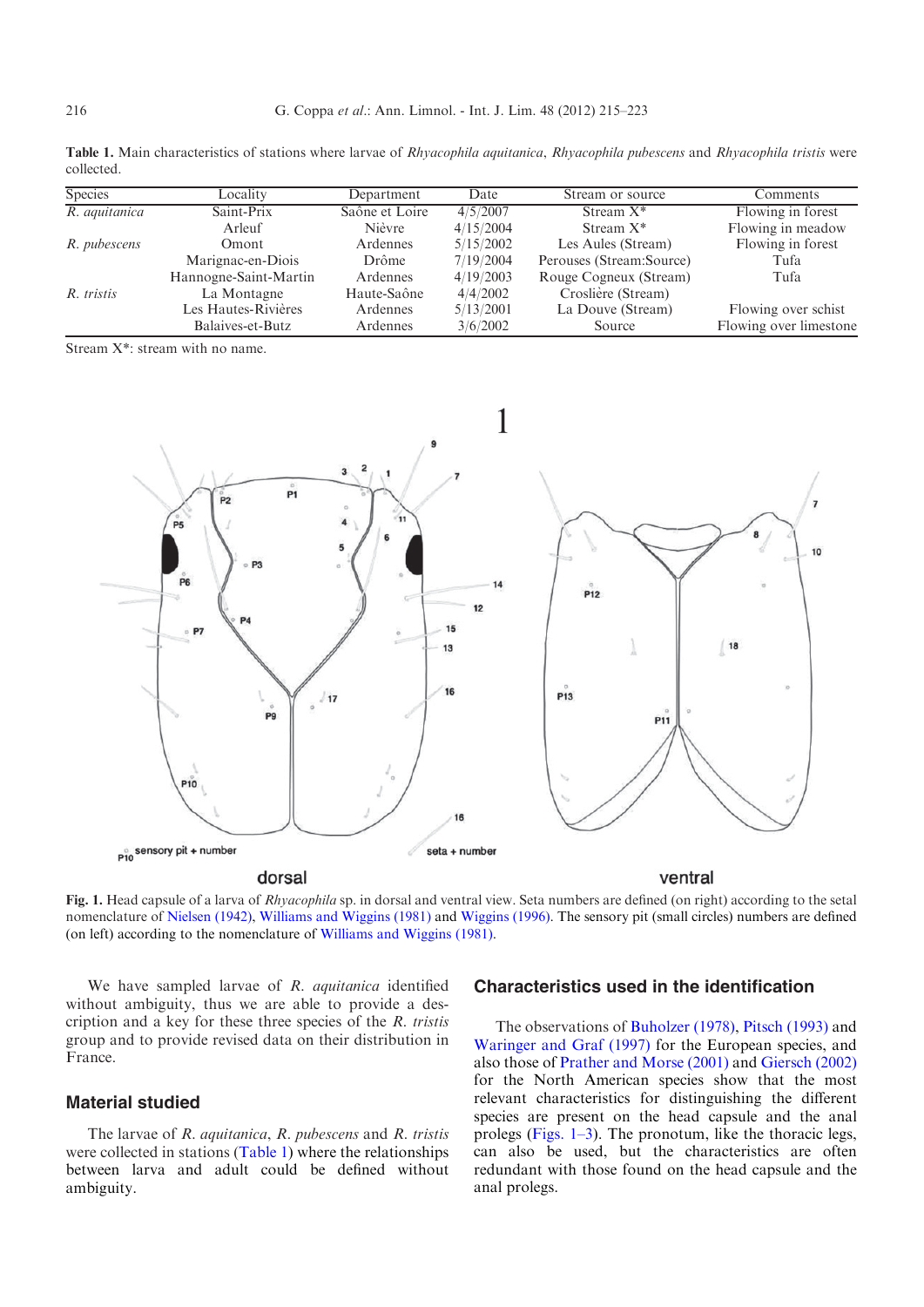

Figs. 2–3. Two examples of anal proleg of Rhyacophila. 2. Anal proleg with free basoventral hook (arrow). Anal claw without teeth (Rhyacophila tristis). 3. Anal proleg without free basoventral hook (arrow): the basoventral hook is ventrally folded back. Anal claw with two teeth (Rhyacophila philopotamoides).

#### Head capsule

Two types of characteristic can be used: morphological characteristics and pigmentation patterns of the head capsule.

Two types of characteristic could be considered, firstly the shape of the head in dorsal, ventral and lateral view and secondly, the surface aspect of the cuticle.

The head capsule bears many setae (sensilla trichoidea) and sensory pits (sensilla campaniformia) [\(Fig. 1](#page-1-0)). The position of the setae is fixed in the larvae of Rhyacophila. Each seta is numbered [see setal nomenclature in [Nielsen](#page-7-0) [\(1942\);](#page-7-0) [Williams and Wiggins \(1981\);](#page-8-0) [Wiggins \(1996\)](#page-8-0)]. The location of the sensory pits is also fixed and they are also numbered, but prefixed by the letter P. For these three species of the  $R$ . tristis group, the relative length of some setae is similar, but, as the position of the setae and of the sensory pits is fixed, it is possible to use them to locate a group of muscle scars or coloured spots.

Like most Trichoptera larvae, the head capsule shows coloured areas corresponding either to the pigmentation of the cuticle itself, or to muscle scars. The surface covered by these coloured patches varies according to the individuals, but their patterns are constant for a given species.

#### Anal proleg

The external surface of the anal proleg is covered by several sclerites. The lateral sclerite has a ventral extension, the baso-ventral hook that may or may not project freely (Figs. 2 and 3). The anal claw is long, regularly curved and is partially divided by a weakened line. Ventral teeth may be present or absent.

## **Descriptions**

The common characteristics of these three species of the R. tristis group are abdomen without gills, the anal proleg without apicodorsal spur, the basoventral hook free and the anal claw without ventral teeth. The second segment of each maxillary palpus is longer than the first.

#### R. pubescens ([Figs. 4–6,](#page-3-0) [15–17](#page-5-0))

The head is nearly parallel-sided. In lateral view, the ventral surface of the head is flat and smooth.

The head capsule is pale yellow. Dorsally, in the anterior part, there are no coloured patches in front of a line joining the two sensory pits P7. In the posterior part of the frontoclypeal apotome, there are three muscle scars lighter than the background. The median muscle scar is round; the two lateral muscle scars are elongated and obliquely disposed. The muscle scars located close to the posterior extremity of the frontoclypeal apotome and along the coronal suture are slightly coloured. The periphery of pits P7 and P9 is slightly coloured. The ventral face of the head is pale without distinct muscle scars. The periphery of pits P12 and P13 is slightly coloured.

The basoventral hook is short, often partially covered by a cuticular fold of the abdominal segment IX.

#### R. aquitanica [\(Figs. 7–9,](#page-3-0) [16\)](#page-5-0)

The head is widest at midlength. In lateral view, the head capsule shows anteriorly a pronounced tapering. The ventral surface of the head shows a succession of wrinkles in the anterior third.

The head is ochre. In the posterior part of the frontoclypeal apotome, there are five muscle scars, three elongated and lighter than the background in the middle, two, rounded close to the frontoclypeal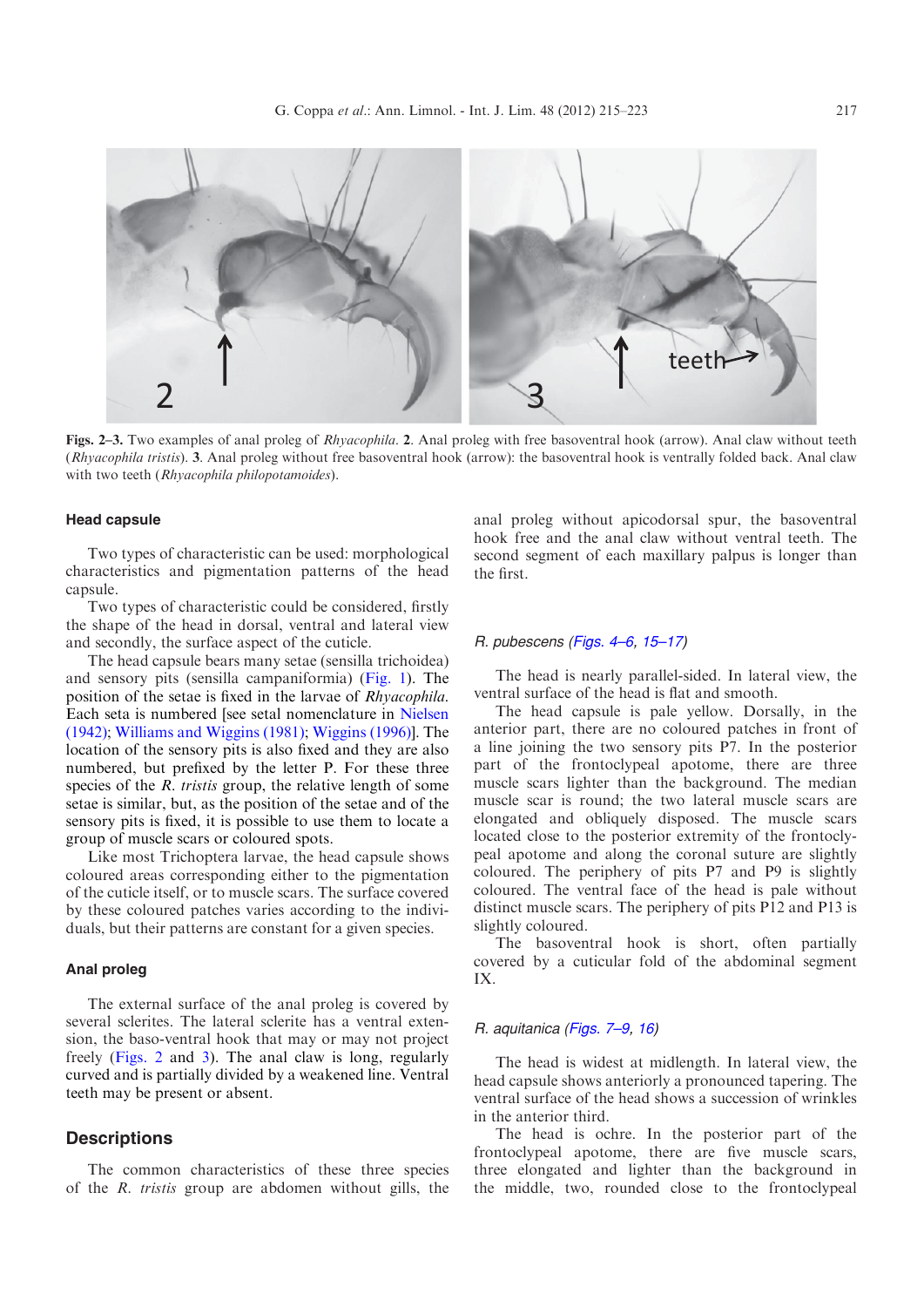<span id="page-3-0"></span>

Figs. 4–12. Head capsule in dorsal, ventral and lateral views. 4–6: Rhyacophila pubescens. 7–9: Rhyacophila aquitanica (P13: sensory pit 13). 10–12: Rhyacophila tristis.

suture. The periphery of pits P7 and P9 is strongly coloured. There are two pale elongated stripes along the extremity of the frontoclypeal apotome. Ventrally, there are two lateral stripes, only slightly coloured and with blurred outlines; each lateral stripe shows some muscle scars lighter than the background.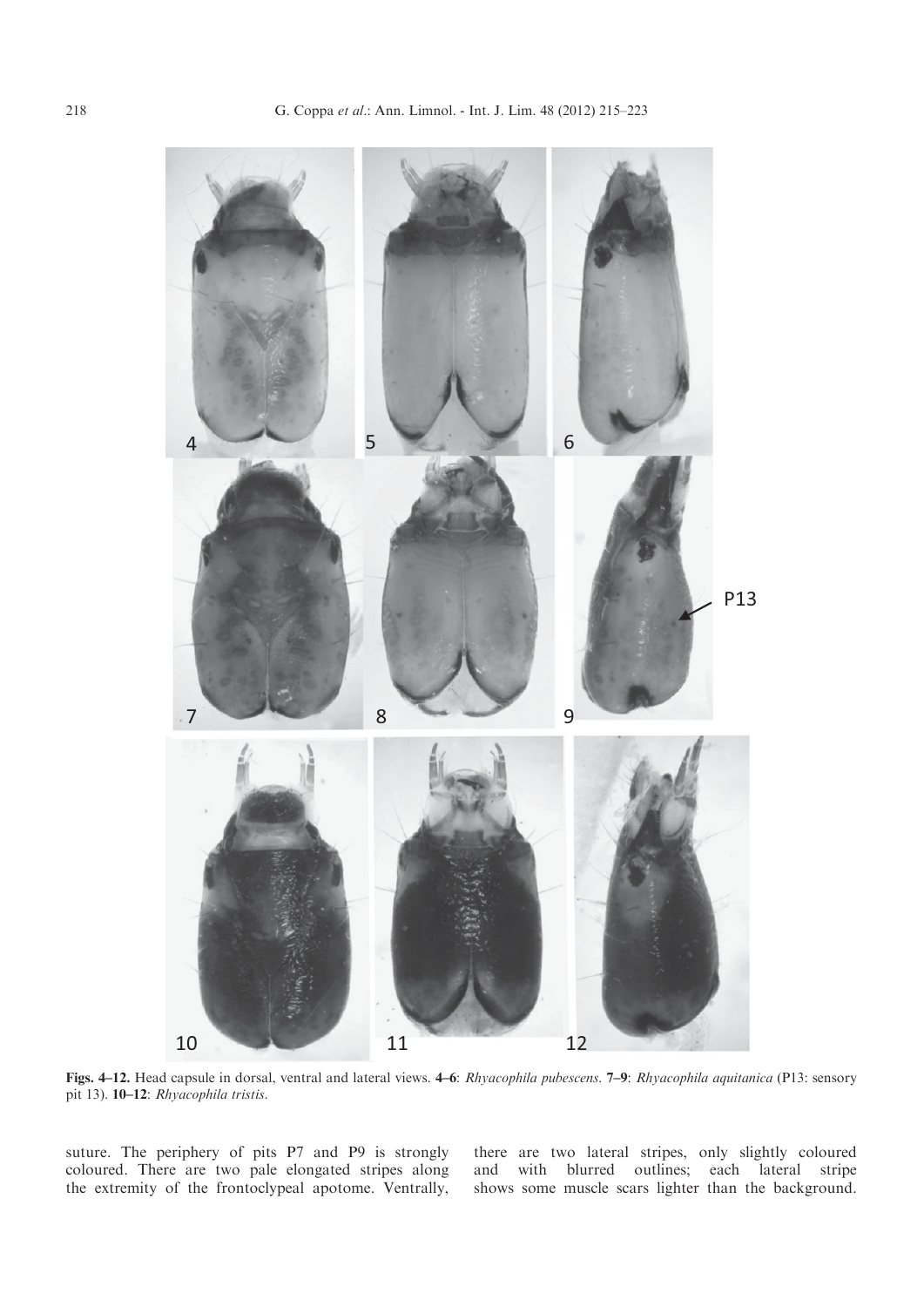

Figs. 13–14. Head capsule of lightly pigmented R. tristis larva (see also text) in dorsal (13) and ventral (14) view. The larva was in prepupal stage.

Between these two stripes, there is an elongated area that is slightly coloured. The periphery of pit P13 is reddish.

The basoventral hook of the anal proleg shows a proximal black spot. The hook is long, slightly coloured and directed backward.

#### R. tristis (Figs. 10–12, [17](#page-5-0))

The head widens posteriorly. In lateral view, the head capsule shows anteriorly a pronounced tapering. The ventral surface of the head shows a succession of wrinkles in the anterior third.

Except for a pale area around the eyes, a slightly coloured band in the anterior and median part of the frontoclypeal apotome and two slightly coloured areas in the posterior part of the head, all the dorsal part of the head is dark, almost black. Except for a pale area in the anterior and lateral part and in the posterior part of the head, the ventral face of the head of R. tristis is almost entirely black.

The basoventral hook of the anal prolegs shows a proximal black spot. The hook is long, slightly coloured and directed backward.

In some streams in Lower Austria State (Austria), there are some lightly pigmented R. tristis larvae (Fig. 13), coexisting with the dark larvae of the typical form described above ([Figs. 10–12](#page-3-0)). In comparison with the larvae of R. tristis with a dark head (typical form), the heads of the light larvae are dark orange. At the anterior margin of the head, a dark patch covers each frontal suture. Ventrally, starting from each side of the ventral apotome, there are two lightly coloured stripes, with blurred outlines (Fig. 14).

These light larvae of R. tristis with their dark orange heads look like R. aquitanica, but, in R. aquitanica, dorsally, at the anterior margin of the head, there is no dark patch covering each frontal suture. The half posterior part of the frontoclypeal apotome is more pigmented in R. aquitanica than in the light larvae of R. tristis. In R. aquitanica, ventrally [\(Fig. 8\)](#page-3-0), the two sensory pits P13 are clearly visible on a slightly coloured background, in the light larvae of R. tristis, sensory pit P13 is invisible on the dark background.

|                | Key to larvae of $R$ . <i>aquitanica</i> , $R$ . <i>pubescens</i> and $R$ . <i>tristis</i> |               |
|----------------|--------------------------------------------------------------------------------------------|---------------|
| 1a             | In lateral view, ventral surface of the                                                    |               |
|                | head flat; head nearly parallel-sided;                                                     |               |
|                | ventral face of the head smooth;                                                           |               |
|                | basoventral hook very short.                                                               | R. pubescens  |
| 1 <sub>b</sub> | In lateral view, ventral surface of the                                                    |               |
|                | head with an anterior tapering;                                                            |               |
|                | head widening posteriorly or                                                               |               |
|                | at midlength; ventral face of the                                                          |               |
|                | head wrinkled; basoventral hook long.                                                      | 2             |
| 2a             | Head widening posteriorly; two large                                                       |               |
|                | black patches cover most of the                                                            |               |
|                | ventral surface of the head.                                                               | $R.$ tristis* |
| 2 <sub>b</sub> | Head widening at midlength; ventral                                                        |               |
|                | surface of the head with two slightly                                                      |               |
|                | dark stripes in lateral position.                                                          |               |
|                | Sensory pit P13 with a clearly visible                                                     |               |
|                | coloured periphery.                                                                        | R. aquitanica |
|                | *The form described in this key corresponds to the dark form,                              |               |
|                | the most common. See comments in the text concerning the                                   |               |
|                | description of the lightly pigmented R. tristis larvae.                                    |               |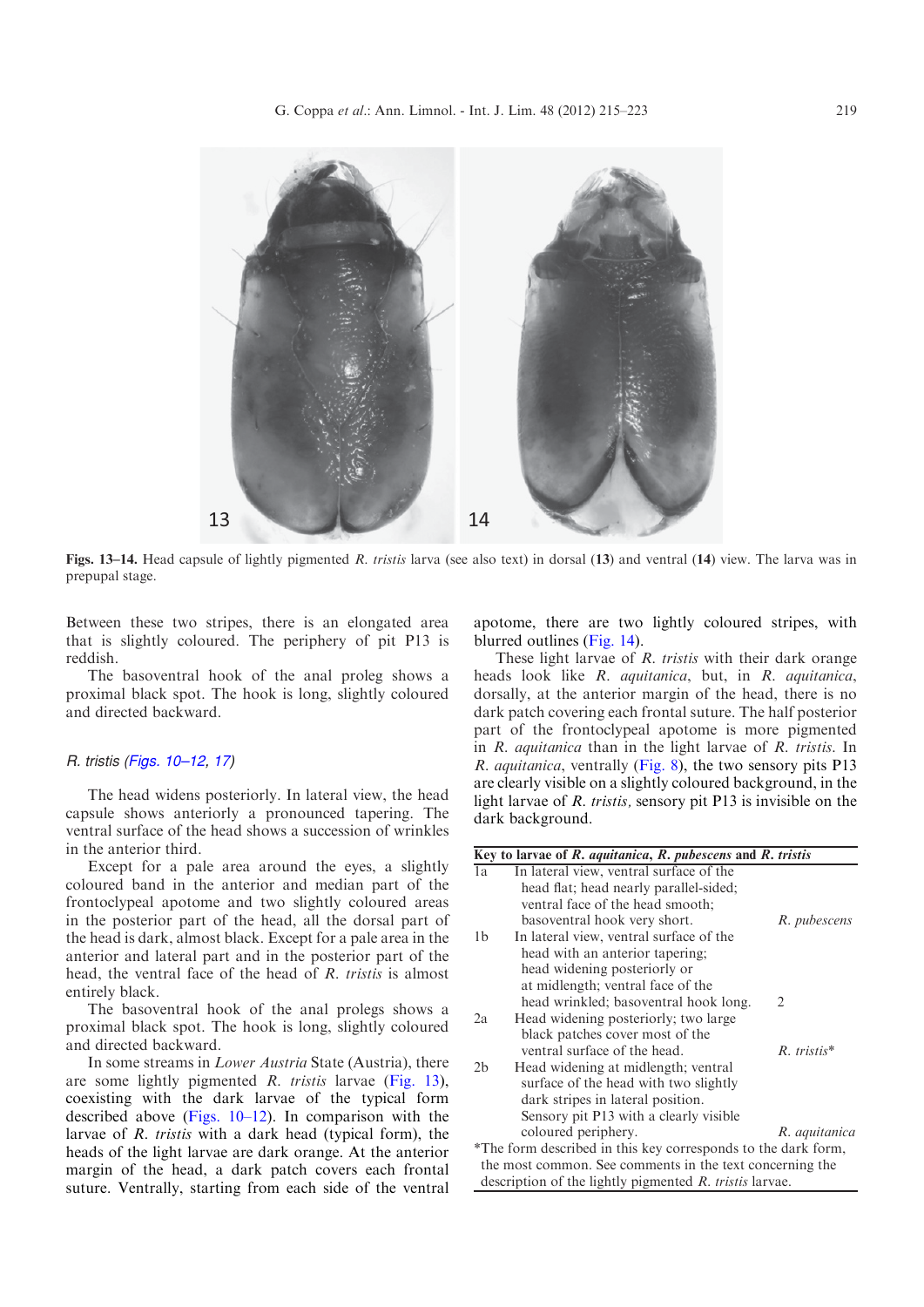<span id="page-5-0"></span>

Figs. 15–17. Anal prolegs in lateral views. 15: Rhyacophila pubescens. 16: Rhyacophila aquitanica. 17: Rhyacophila tristis.

## **Distribution**

### Distribution in Europe and Asia Minor

R. aquitanica, R. pubescens and R. tristis are absent from Iceland, Scandinavia, the British Isles, Sicily and the Maghreb (Morocco, Algeria and Tunisia) according to the data provided by [Wiberg-Larsen \(2004\),](#page-7-0) by [Siegenthaler-Moreillon \(1991\)](#page-7-0) and [Lubini-Ferlin and](#page-7-0) [Vicentini \(2005\)](#page-7-0) for Switzerland, by [Sipahiler \(2005\)](#page-7-0) for Turkey and those of [Malicky and Lounaci \(1987\)](#page-7-0) for the Maghreb.

R. tristis is the most ubiquitous species occurring from the Iberian Peninsula to Turkey and the Ukraine.

R. *aquitanica* has a more restricted distribution. Bálint et al[. \(2009\)](#page-7-0) consider that what was previously treated as an endemic Carpathian subspecies of R. aquitanica (R. aquitanica carpathica), is actually a true species (R. carpathica). This, apart from a doubtful citation of Navas for Spain [\(Gonzales](#page-7-0) et al., 1992) would delimit the latitudinal distribution of R. aquitanica from France–Romania to France–Austria. Longitudinally, the R. aquitanica seems distributed from Italy to Germany and Poland, but since it is difficult to distinguish between the adults of  $R$ . *aquitanica* and those of  $R$ . *tristis*, it is possible that the range of  $R$ . *aquitanica* is wider.

R. pubescens shows a distribution restricted to the limestone area of the Alps [\(Engelhardt, 2009](#page-7-0)), but it is absent from Romania.

Using the data of the checklist of French Trichoptera ([Tachet and Brulin, 2005](#page-7-0)) and those of ZOBODAT ([Malicky, 2001\)](#page-7-0), we can define the distribution of the three species in France. They occur only in the mountainous areas: the Pyrenees, the Massif Central, the Morvan, the Alps, the Jura, the Vosges, the Ardennes and Corsica. They occur only in zones where the elevation is, approximately above 200 m, however, they are absent from the Monts d'Arrée (maximum elevation 385 m) in Brittany, probably because this is an isolated area in the West of France.

Distribution in France [\(Figs. 18–21\)](#page-6-0)

R. tristis is the most ubiquitous species. It occurs in all mountainous areas of France and Corsica. R. aquitanica occurs in the Massif Central (especially in its southern part: Caroux, Espinouse and Montagne Noire), in the Morvan, the Vosges and the department of Aude ([Sipahiler, 1993](#page-7-0)). R. pubescens is clearly a species of calcareous waters especially in tufa, it occurs in a rather narrow band from the Ardennes to the Alpes-Maritimes and Corsica, but it was found in the South of the Massif Central.

R. tristis occurs from 160 m to more than 2000 m, R. pubescens shows a similar distribution, whereas R. aquitanica, present mainly in the Massif Central (maximum elevation 1855 m), occurs from 400 to 1400 m; its absence above 1400 m is possibly related to the absence of permanent streams above this elevation.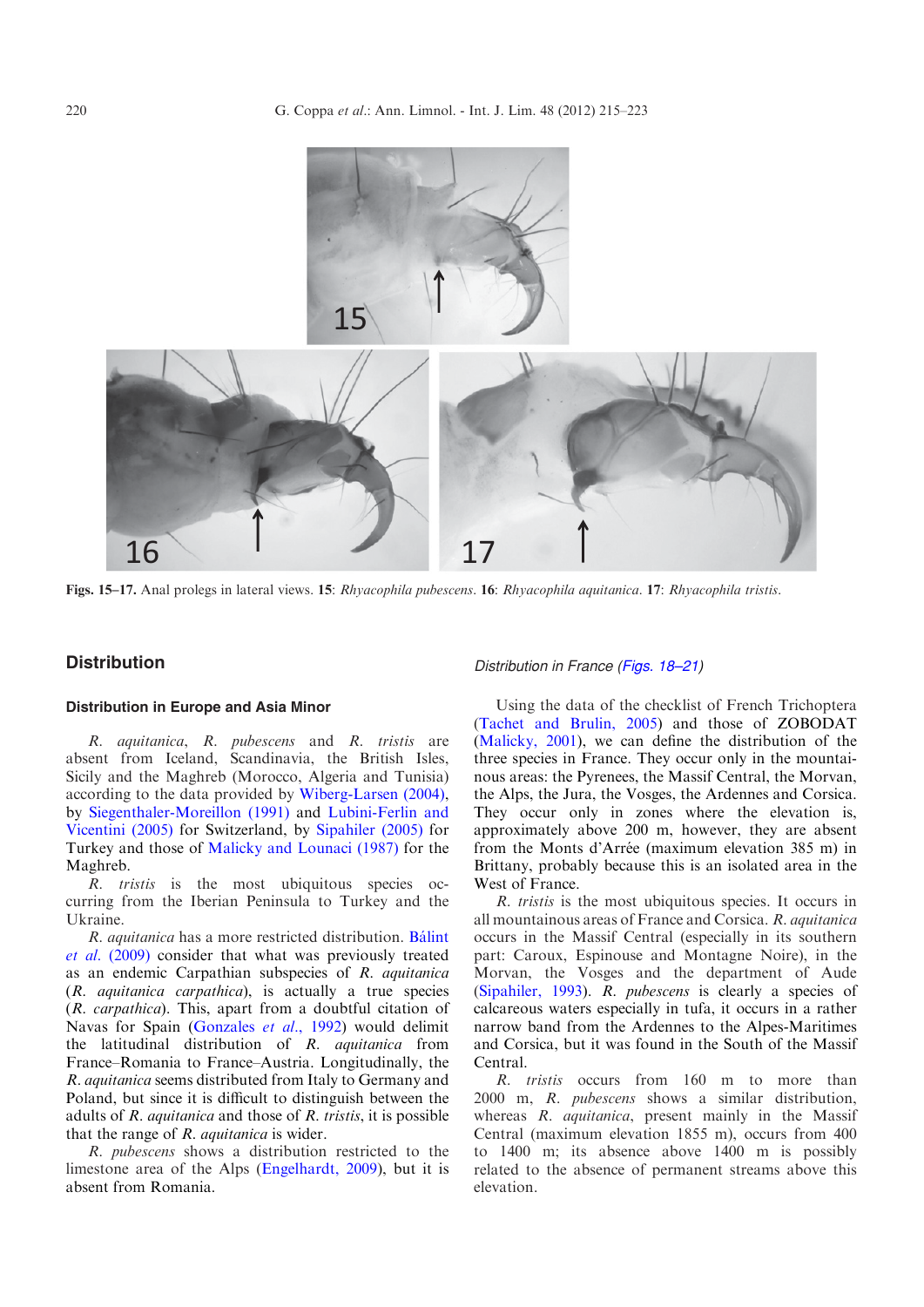<span id="page-6-0"></span>

Figs. 18–21. 18: Map of France with mountainous areas. 19, 20 and 21: distribution of Rhyacophila pubescens, R. aquitanica and R. tristis (source of data, see text). Each black circle refers to the occurrence of the species in a French Department. The different grey tones correspond to different classes of elevation (see boxed insert for the different values).

More precise data on the location of capture of these three species, on the dates and modalities of their capture can be obtained from the first author (Gennaro Coppa).

## **Discussion**

The comparison of the keys provided by Europeans and Americans for the identification of the Rhyacophila larvae shows some differences, probably because the Europeans have used Döhler's system for a long time, whereas the Americans used Ross's or Schmid's system.

The American keys use a lot of characteristics that occur on the head, the pronotum and the anal prolegs. In the R. tristis group, with species that are very similar, the head capsule and the anal prolegs display the most relevant characteristics. The head must be examined from different points of view: dorsal and ventral, but also lateral. The comparison of the profile of these three species clearly shows the difference between  $R$ .  $pubescens$  and the two sister species. The examination of the surface of the cuticle provides other characteristics. The wrinkled cuticle of the ventral face of the two sister species  $R$ . tristis and R. aquitanica contrasts with that of R. pubescens which is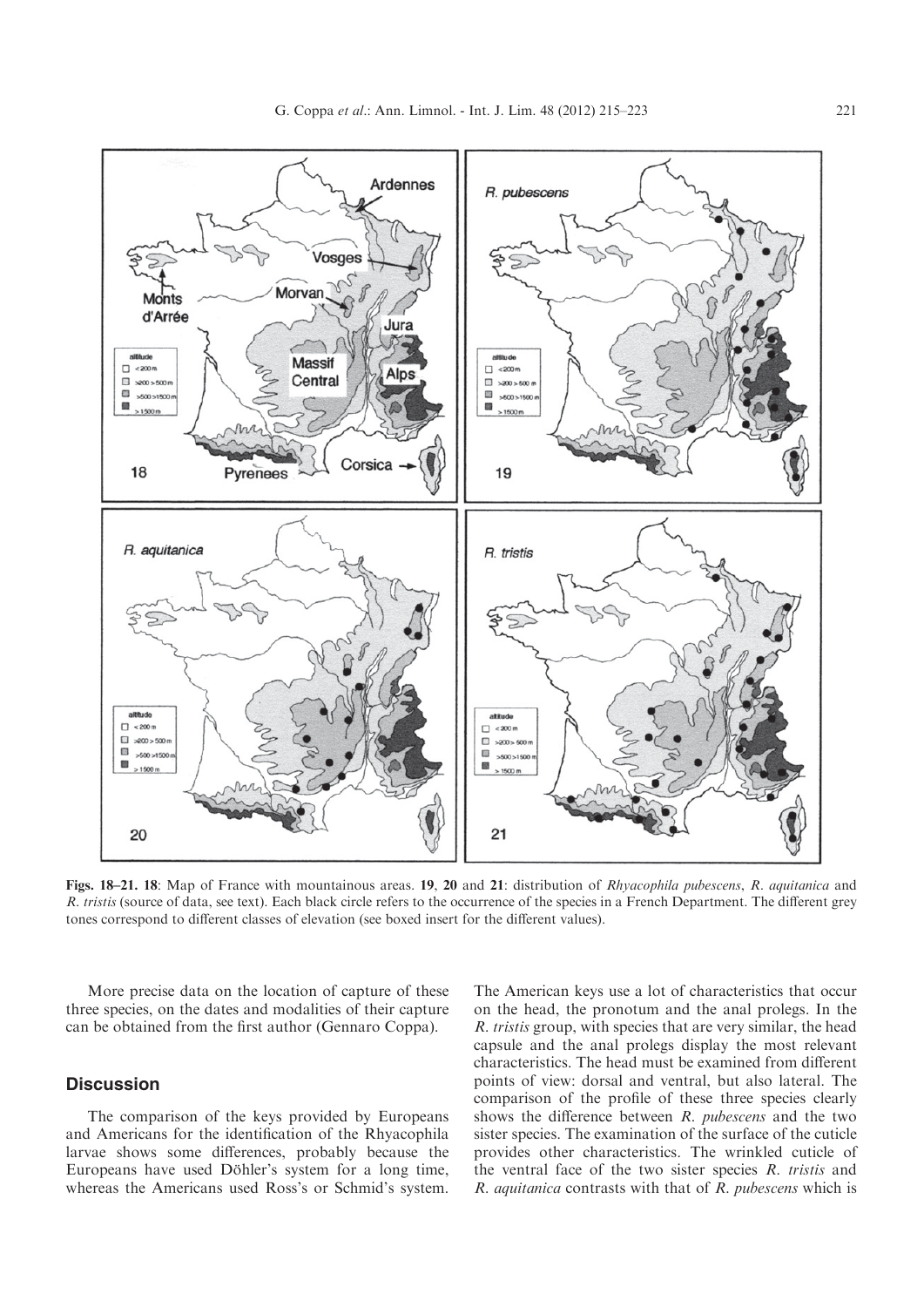<span id="page-7-0"></span>rather smooth. However, to separate R. aquitanica from R. tristis, only the pigmentation patterns of the head provide a mean of distinguishing these two species, even in the case (for example the dark or light larvae in  $R$ . tristis) where the general colour is different. The anal prolegs also provide a set of characteristic, but, in the case of these three species, it is necessary to take into account not only the anal claw (without ventral teeth) but also the basoventral hook: short or long.

Considering the different photographs of larvae, it is clear that  $R$ . *aquitanica* and  $R$ . *tristis* are easier to distinguish as larvae than as adults.

Two phylogeographic studies, based on male adults, have been carried out on two of the three species: R. pubescens by Engelhardt (2009) and R. carpathica (a sister species of  $R.$  *aquitanica*) by Bálint et al. (2008,  $2009$ ). The larva of R. *carpathica* is unknown, but probably close to that of R. aquitanica.

Acknowledgements. We thank Dr Thomas Pitsch, University of Rostock, Germany, for his information about the larvae of R. aquitanica and R. tristis and Dr Miklos Bálint, University of Babes-Bolyai, Cluj, Romania who has communicated to us a copy of his thesis on R. aquitanica and R. carpathica. We also thank Joël Clary and Cedric Audibert of Centre de Conservation et d'Etude sur les Collections (CCEC) of Lyon (France) for their help with the photography, and Glyn Thoiron for her helpful linguistic advice.

## References

- Bálint M., Barnard P.C., Schmitt T., Ujvárosi L. and Popescu O., 2008. Differentiation and speciation in mountain streams: a case study in the caddisfly Rhyacophila aquitanica (Trichoptera). J. Zool. Syst. Evol. Res., 46, 340–345.
- Bálint M., Botosaneanu L., Ujvárosi L. and Popescu O., 2009. Taxonomic revision of Rhyacophila aquitanica (Trichoptera: Rhyacophilidae), based on molecular and morphological evidence and change of taxon status of Rhyacophila aquitanica ssp. carpathica to Rhyacophila carpathica stat. n. Zootaxa, 2148, 39–48.
- Buholzer H.B., 1978. Larvenmorphologie und Verbreitung der schweizerischen Rhyacophila-Arten (Trichoptera, Rhyacophilidae). Dissertation, ETH Zürich No. 6177, 151 p.
- Döhler W., 1950. Zur Kenntnis der Gattung Rhyacophila im mitteleuropäischen Raum (Trichoptera). Arch. Hydrobiol., 44, 271–293.
- Engelhardt C., 2009. Phylogeny and phylogeography of the caddisfly Rhyacophila pubescens, Pictet 1834, (Trichoptera), with special consideration of its habitat specificity. Thesis, Universität Duisburg-Essen, 120 p.
- Giersch J.J., 2002. Revision and phylogenetic analysis of the verrula and alberta species groups of Rhyacophila Pictet 1834 with description of a new species (Trichoptera: Rhyacophilidae). Master's Thesis, Montana State University, Bozeman, 221 p.
- Gonzales M.A., Terra L.S.W., Garcia de Jalon D. and Cobo F., 1992. Lista faunistica y bi-bliografica de los Tricopteros

(Trichoptera) de la Peninsula Iberica e Islas Baleares. Asoc. Esp. Limnol., Publ., 11, 200.

- Holzenthal R.W., Blahnik R.J., Prather A.L. and Kjer K.M., 2007. Order Trichoptera Kirby, 1813 (Insecta), Caddisflies. Zootaxa, 1668, 639–698.
- Lepneva S.G., 1964. Larvae and pupae of Annulipalpia, Trichoptera. In: Fauna of the USSR, New Ser. 88, Vol. II, No. 1, Zool. Inst. Akad. Nauk, SSSR, 560 p. (published in Russian, then translated in English by Israel Program Sci. Trans. Inc. in 1970).
- Lubini-Ferlin V. and Vicentini H., 2005. Der aktuelle Kenntnisstand der Köcherfliegenfauna (Insecta: Trichoptera) der Schweiz. Lauterbornia, 54, 63–78.
- Malicky H., 2004. Atlas of European Trichoptera (2nd edn), Springer, Dordrecht, 359 p.
- Malicky H., 2005. Ein kommentiertes Verzeichnis der Köcherfliegen (Trichoptera) Europas und des Mediterrangebietes. Linzer Biol. Beitr., 37(1), 533–596.
- Malicky H. and Lounaci A., 1987. Beitrag zur Taxonomie und Faunistik der Köcherfliegen von Tunesien, Algerien und Marokko (Trichoptera). Opusc. Zool. Fluminensia, 14, 1–20.
- Malicky M., 2001. Trichoptera data from France. Braueria, 29, 36.
- Morse J.C. (ed.), 2009. Trichoptera World Checklist. Accessed online 2 July 2009, http://entweb.clemson.edu/database/ trichopt/index.htm.
- Nielsen A., 1942. Über die Entwicklung und Biologie der Trichopteren mit besonderer Berücksichtigung der Quelltrichopteren Himmerlands. Arch. Hydrobiol., Suppl., 17, 255–631.
- Pitsch T., 1993. Zur Larvaltaxonomie, Faunistik und Ökologie mitteleuropäischer Fliesswasser-Köcherfliegen (Insecta: Trichoptera), Technische Universität Berlin, Sonderheft, S8, 318 p.
- Prather A.L. and Morse J.C., 2001. Eastern Nearctic Rhyacophila species, with revision of the Rhyacophila invaria Group (Trichoptera: Rhyacophilidae). Trans. Am. Entomol. Soc., 127, 85-166.
- Ross H.H., 1956. Evolution and Classification of the Mountain Caddisflies, University of Illinois Press, Urbana, 213 p.
- Schmid F., 1970. Le Genre Rhyacophila et la Famille des Rhyacophilidae (Trichoptera). Mémoir. Soc. Entomol. Can., 66, 1–230.
- Siegenthaler-Moreillon C., 1991. Les Trichoptères de Suisse occidentale (Insecta, Trichoptera). Thesis, University of Lausanne, 185 p.
- Sipahiler F., 1993. Three new Rhyacophila subspecies from France. Spixiana, 16, 43–47.
- Sipahiler F., 2005. A checklist of the caddisflies of Turkey (Trichoptera). In: Tanida K. and Rossiter A. (eds.), Proc. 11th Int. Symposium on Trichoptera, Osaka, Tokai University Press, Kanagawa, 393–405.
- Tachet H. and Brulin M., 2005. French Trichoptera checklist. Braueria, 32, 6. http://www.opie-benthos.fr/opie/insecte.php.
- Waringer J. and Graf W., 1997. Atlas der Österreischischen Köcherfliegenlarven, Facultas Universtitatätsverlag, Wien, 286 p.
- Wiberg-Larsen P., 2004. Danish Trichoptera species diversity, biological traits, and adult dispersal. Introduction, synthesis